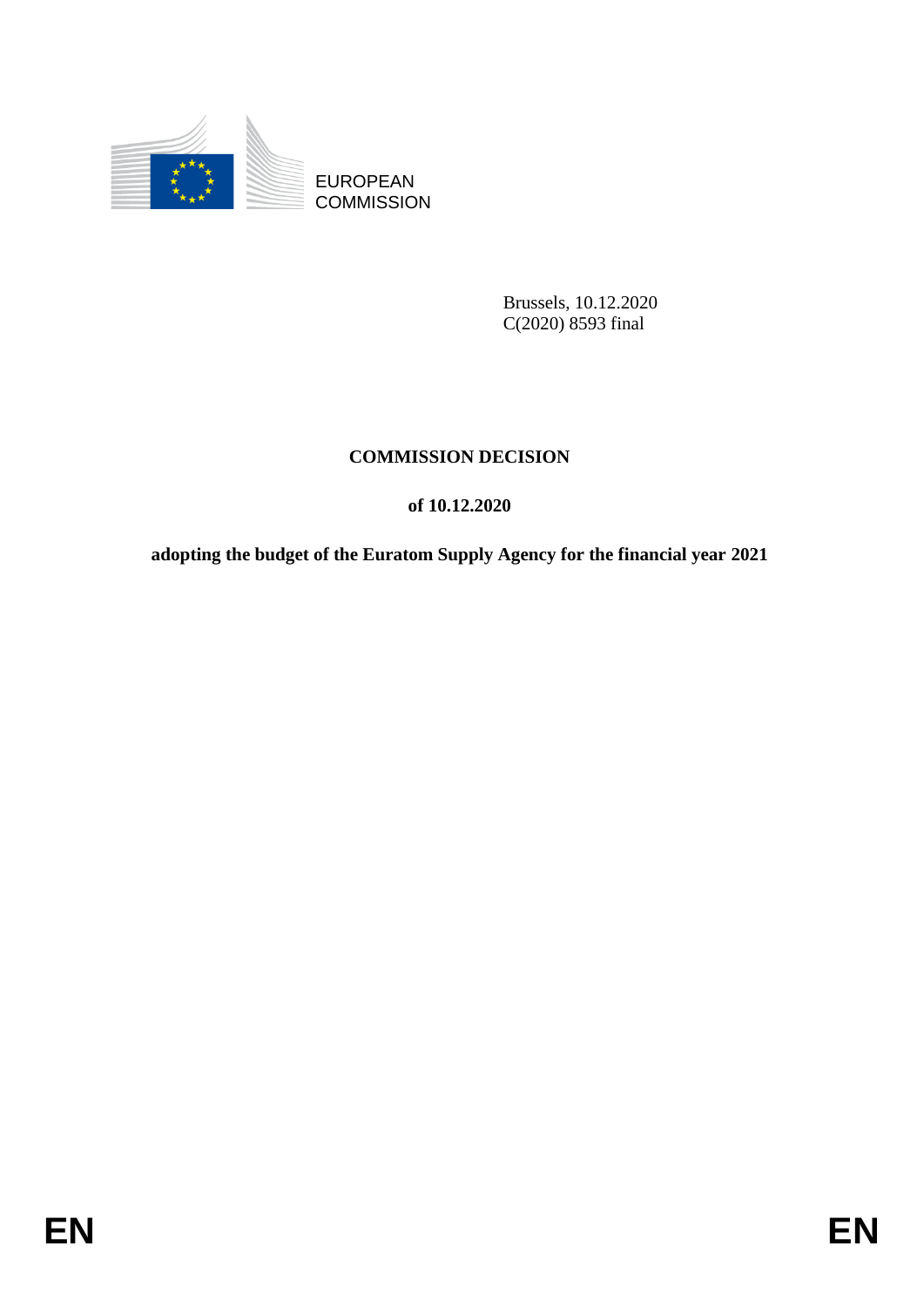#### **COMMISSION DECISION**

#### **of 10.12.2020**

#### **adopting the budget of the Euratom Supply Agency for the financial year 2021**

#### THE EUROPEAN COMMISSION,

Having regard to the Treaty establishing the European Atomic Energy Community and in particular Article 54 therof,

Having regard to the Statutes of the Euratom Supply Agency<sup>1</sup>, and in particular Article 7 thereof,

Having regard to the opinion of the Advisory Committee of the Agency, delivered on 7 October 2020,

Having regard to Regulation (EU, Euratom) 2018/1046 of the European Parliament and the Council of 18 July 2018 on the financial rules applicable to the general budget of the European Union, amending Regulations (EU) No 1296/2013, (EU) No 1301/2013, (EU) No 1303/2013, (EU) No 1304/2013, (EU) No 1309/2013, (EU) No 1316/2013, (EU) No 223/2014, (EU) No 283/2014, and Decision No 541/2014/EU and repealing Regulation (EU, Euratom) No 966/2012 and to the Euratom Supply Agency and in particular Article 68 thereof,

Having regard to the Commission decision No C(2020)2 of 7 January 2020,

Whereas:

- (1) The Council of the European Union has decided<sup>2</sup> not to introduce the charge on transactions provided for in Article 54 of the Treaty establishing the European Atomic Energy Community and in the Statutes of the Euratom Supply Agency.
- (2) The Agency's own revenue (interest on its capital investments) is low (estimated at less than EUR 300 per year) and is not sufficient to cover its operating expenses.
- (3) The Agency therefore requires a contribution from the Commission to cover its expenses that are not covered directly by the Commission.
- (4) The European Parliament encourages the Agency to pursue the digitalisation of its services<sup>3</sup>.
- (5) The Directorate-General for Energy has approved the continuation of the financing of the IT project NOEMI ("Nuclear Observatory and ESA Management of Information") under the budget heading 02 20 04 02 for the amount of EUR 80 000,

 $\mathbf{1}$ <sup>1</sup> Council Decision of 12 February 2008 establishing Statutes for the Euratom Supply Agency (2008/114/EC, Euratom), OJ L 41, 15.2.2008.

<sup>&</sup>lt;sup>2</sup> At the 23rd meeting of the Council of the European Atomic Energy Community held in Brussels on 1 and 2 February 1960.

<sup>3</sup> European Parliament resolution of 14 May 2020 with observations forming an integral part of the decision on discharge in respect of the implementation of the budget of the Euratom Supply Agency for the financial year 2018 [\(2019/2087\(DEC\)\).](https://www.europarl.europa.eu/doceo/document/TA-9-2020-0104_EN.html#title3)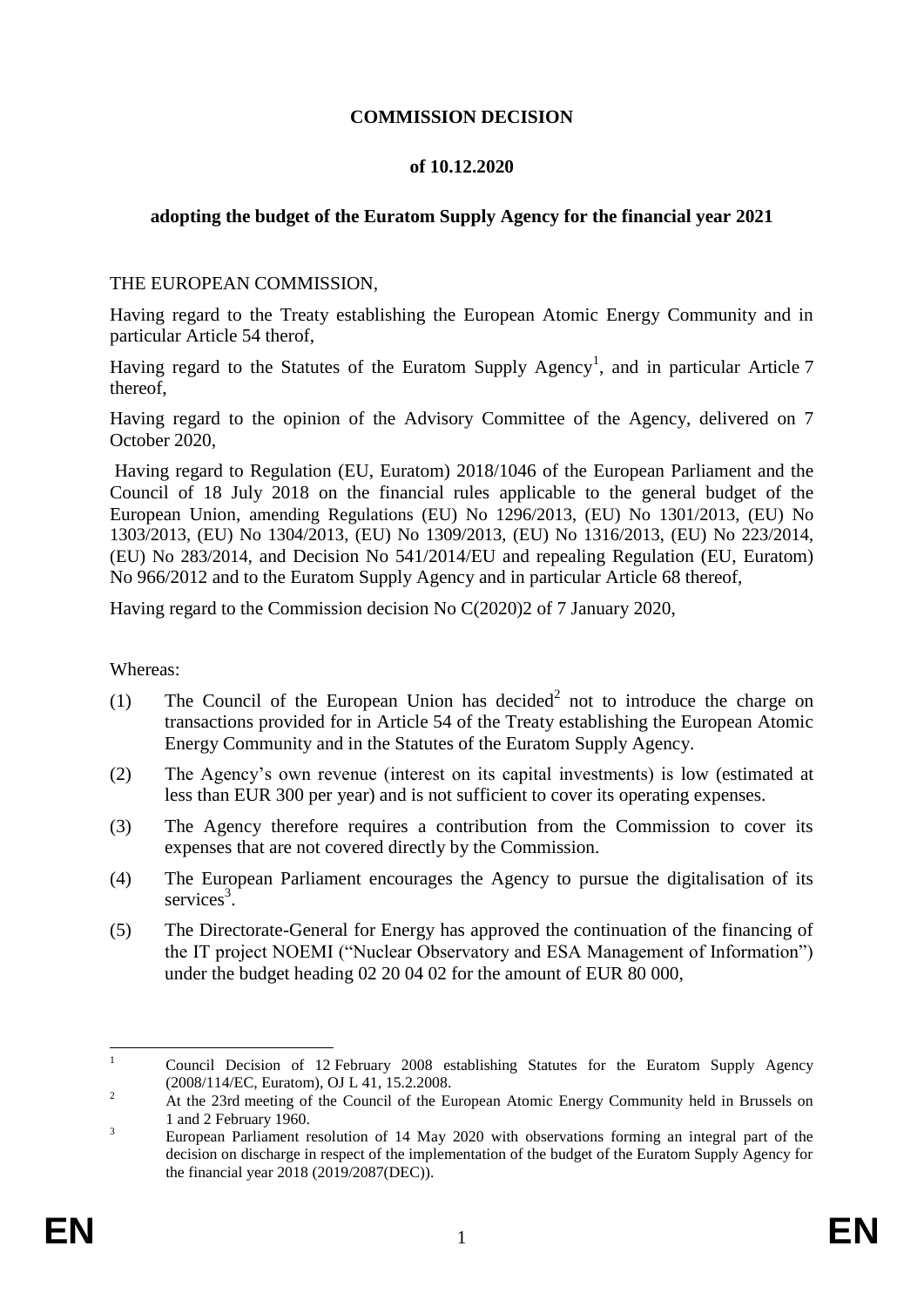HAS DECIDED AS FOLLOWS:

#### *Sole Article*

The budget of the Euratom Supply Agency for the financial year 2021, amounting to EUR 210 000 (which comes solely from Commission contributions under budget items 20 03 14 01 and 02 20 04 02), as set out in the Annex, is hereby adopted.

Done at Brussels, 10.12.2020

*For the Commission Kadri SIMSON Member of the Commission*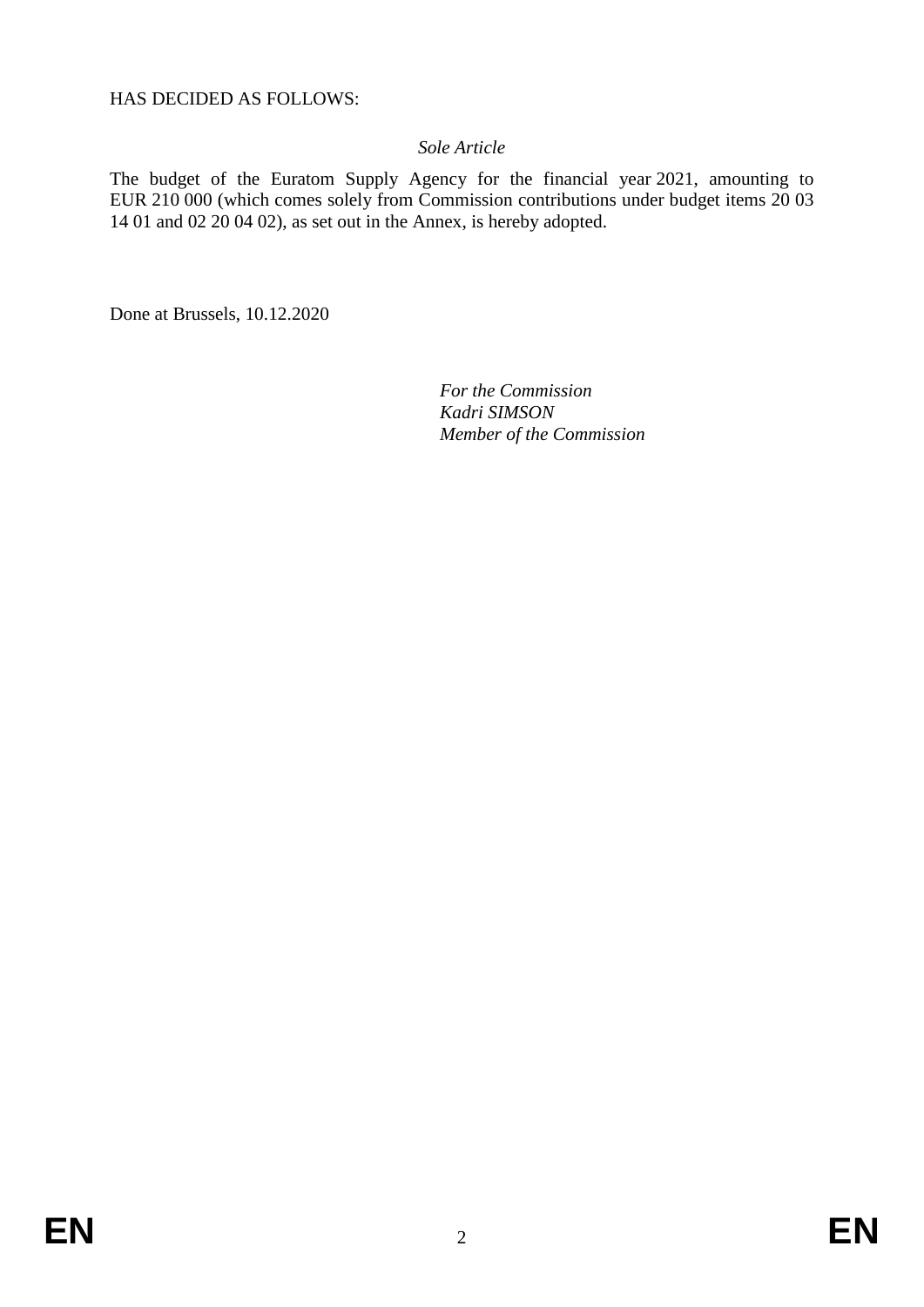# EURATOM SUPPLY AGENCY BUDGET 2021

## **STATEMENT OF REVENUE**

|                |                           | <b>Budget 2021</b> | <b>Budget</b><br><b>Amendment</b> | <b>Voted Budget</b><br>2020 | <b>Budget outturn</b><br>2019 |                                                                                      |
|----------------|---------------------------|--------------------|-----------------------------------|-----------------------------|-------------------------------|--------------------------------------------------------------------------------------|
| <b>Title</b>   | <b>Heading</b>            |                    | 1/2020                            |                             |                               | <b>Comments</b>                                                                      |
| <b>Chapter</b> |                           |                    |                                   |                             |                               |                                                                                      |
| <b>Article</b> |                           |                    |                                   |                             |                               |                                                                                      |
| <b>Item</b>    |                           |                    |                                   |                             |                               |                                                                                      |
|                | 1 EU contribution         |                    |                                   |                             |                               |                                                                                      |
|                | 100 EU contribution       | 210.000,00         | 230.000,00                        | 230.000,00                  | 223.000,00                    |                                                                                      |
|                | Article 100 - Total       | 210.000,00         | 230.000,00                        | 230.000,00                  | 223.000,00                    |                                                                                      |
|                | Chapter 10 - Total        | 210.000,00         | 230.000,00                        | 230.000,00                  | 223.000,00                    |                                                                                      |
|                | Title 1 - Total           | 210.000,00         | 230.000,00                        | 230.000,00                  | 223.000,00                    |                                                                                      |
|                |                           |                    |                                   |                             |                               |                                                                                      |
|                | 5 Administrative activity |                    |                                   |                             |                               |                                                                                      |
|                | 520 Bank interest         | 0,00               | 0,00                              | 0,00                        | 248,66                        | This item is intended to record revenue from bank interest on the Agency's accounts. |
|                |                           |                    |                                   |                             |                               |                                                                                      |
|                | Article 520 - Total       | 0,00               | 0,00                              | 0,00                        | 248,66                        |                                                                                      |
|                | Chapter 52 - Total        | 0,00               | 0,00                              | 0,00                        | 248,66                        |                                                                                      |
|                | Title 5 - Total           | 0,00               | 0,00                              | 0,00                        | 248,66                        |                                                                                      |
|                |                           |                    |                                   |                             |                               |                                                                                      |
|                | <b>TOTAL</b>              | 210.000,00         | 230.000,00                        | 230.000,00                  | 223.248,66                    |                                                                                      |

## **STATEMENT OF EXPENDITURE**

|                        |                                                                     | <b>Budget 2021</b> | <b>Budget</b>    | <b>Voted Budget</b> | <b>Budget outturn</b> |                                                                                                                                                                                        |
|------------------------|---------------------------------------------------------------------|--------------------|------------------|---------------------|-----------------------|----------------------------------------------------------------------------------------------------------------------------------------------------------------------------------------|
|                        |                                                                     |                    | <b>Amendment</b> | 2020                | 2019                  |                                                                                                                                                                                        |
| <b>Title</b>           | <b>Heading</b>                                                      |                    | 1/2020           |                     |                       | <b>Comments</b>                                                                                                                                                                        |
| <b>Chapter</b>         |                                                                     |                    |                  |                     |                       |                                                                                                                                                                                        |
| <b>Article</b><br>Item |                                                                     |                    |                  |                     |                       |                                                                                                                                                                                        |
|                        | 1 Staff                                                             |                    |                  |                     |                       |                                                                                                                                                                                        |
|                        | 13 Missions and duty travel                                         |                    |                  |                     |                       |                                                                                                                                                                                        |
|                        | 130 Mission expenses, travel and other incidental expenses          |                    |                  |                     |                       |                                                                                                                                                                                        |
|                        | 1300 Mission expenses, travel and other incidental expenses         |                    | 6.500,00         | 39.000,00           |                       | 37.600,00 This appropriation is intended to cover expenditure on transport costs, daily                                                                                                |
|                        |                                                                     | 14.000,00          |                  |                     |                       | subsistence allowances and the ancillary or exceptional expenses incurred by<br>statutory staff while on mission in the interest of the service, in accordance with the                |
|                        |                                                                     |                    |                  |                     |                       | provisions of the Staff Regulations of officials of the European Union.                                                                                                                |
|                        |                                                                     |                    |                  |                     |                       |                                                                                                                                                                                        |
|                        | Article 130                                                         | 14.000,00          | 6.500,00         | 39.000,00           | 37.600,00             |                                                                                                                                                                                        |
|                        | Chapter 13 - Total                                                  | 14.000,00          | 6.500,00         | 39.000,00           | 37.600,00             |                                                                                                                                                                                        |
|                        |                                                                     |                    |                  |                     |                       |                                                                                                                                                                                        |
|                        | 17 Entertainment and representation expenses                        |                    |                  |                     |                       |                                                                                                                                                                                        |
|                        | 170 Representation expenses for staff                               |                    |                  |                     |                       |                                                                                                                                                                                        |
|                        | 1700 Representation expenses, events and internal meetings          | 1.000,00           | 0,00             | 1.000,00            |                       | 797,45 This appropriation is intended to cover the cost officially incurred by persons officially<br>representing the Agency including costs incurred for miscellaneous receptions and |
|                        |                                                                     | 15.000,00          | 6.500,00         | 40.000,00           | 38.397,45             | internal meetings.                                                                                                                                                                     |
|                        | Title 1 - Total                                                     |                    |                  |                     |                       |                                                                                                                                                                                        |
|                        | 2 Buildings, equipment and miscellaneous operating                  |                    |                  |                     |                       |                                                                                                                                                                                        |
|                        | expenditure                                                         |                    |                  |                     |                       |                                                                                                                                                                                        |
|                        | 22 Movable property and associated costs                            |                    |                  |                     |                       |                                                                                                                                                                                        |
|                        | 225 Documentation and library expenditure                           |                    |                  |                     |                       |                                                                                                                                                                                        |
|                        | 2255 Subscriptions and purchase of information media                | 14.000,00          | 17.500,00        | 14.000,00           |                       | 18.279,05 This appropriation is intended to cover: the purchase of books and other works in<br>hard copy and in electronic form for the library; expenditure on subscriptions to       |
|                        |                                                                     |                    |                  |                     |                       | newspapers, specialist periodicals, official journals, parliamentary papers, foreign<br>trade statistics, press agency bulletins and various other specialised publications; the       |
|                        |                                                                     |                    |                  |                     |                       | cost of subscriptions and access to electronic information services and external data<br>bases and the acquisition of electronic media (CD-ROMs etc.); the training and                |
|                        |                                                                     |                    |                  |                     |                       | support required for accessing this information; copyright fees.                                                                                                                       |
|                        | Article 225                                                         | 14.000,00          | 17.500,00        | 14.000,00           | 18.279,05             |                                                                                                                                                                                        |
|                        |                                                                     |                    |                  |                     |                       |                                                                                                                                                                                        |
|                        | Chapter 22 - Total                                                  | 14.000,00          | 17.500,00        | 14.000,00           | 18.279,05             |                                                                                                                                                                                        |
|                        | 23 Current administrative expenditure                               |                    |                  |                     |                       |                                                                                                                                                                                        |
|                        | 232 Financial charges                                               |                    |                  |                     |                       |                                                                                                                                                                                        |
|                        |                                                                     | 500,00             | 500,00           | 500,00              |                       | 600,00 This appropriation is intended to cover bank charges and the cost of the connection<br>to the interbank telecommunications network.                                             |
|                        | 2320 Bank charges<br>Article 232                                    | 500,00             | 500,00           | 500,00              | 600,00                |                                                                                                                                                                                        |
|                        |                                                                     |                    |                  |                     |                       |                                                                                                                                                                                        |
|                        | 233 Legal charges                                                   |                    |                  |                     |                       |                                                                                                                                                                                        |
|                        | 2330 Legal costs                                                    | 0,00               | 0,00             | 0,00                |                       | 0,00 This appropriation is intended to cover costs which may be awarded against the<br>Agency by the Court of Justice, the General Court or national courts, the cost of               |
|                        |                                                                     |                    |                  |                     |                       | hiring outside lawyers/legal advisers to represent the Agency in Union and national<br>courts.                                                                                         |
|                        | 2339 Fines                                                          | 0,00               | 0,00             | 0,00                |                       | 0,00 This appropriation is intended to cover the damages and interest expenses, agreed<br>compensation through amicable settlement and administrative fines.                           |
|                        | Article 233                                                         | 0,00               | 0,00             | 0,00                | 0,00                  |                                                                                                                                                                                        |
|                        |                                                                     |                    |                  |                     |                       |                                                                                                                                                                                        |
|                        | 235 Other operating expenditure                                     |                    |                  |                     |                       |                                                                                                                                                                                        |
|                        | 2350 Membership of nuclear organisations                            | 3.500,00           | 3.500,00         | 3.500,00            |                       | 2.979,40 This appropriation is intended to cover membership of nuclear organisations relevant<br>to the Agency's activities.                                                           |
|                        | Article 235                                                         | 3.500,00           | 3.500,00         | 3.500,00            | 2.979,40              |                                                                                                                                                                                        |
|                        | Chapter 23 - Total                                                  | 4.000,00           | 4.000,00         | 4.000,00            | 3.579,40              |                                                                                                                                                                                        |
|                        |                                                                     |                    |                  |                     |                       |                                                                                                                                                                                        |
|                        | 24 Postal charges and telecommunications                            |                    |                  |                     |                       |                                                                                                                                                                                        |
|                        | 242 Computer infrastructure                                         |                    |                  |                     |                       |                                                                                                                                                                                        |
|                        | 2420 Computer centre                                                | 29.000,00          | 188.000,00       | 135.000,00          |                       | 137.198,89 This appropriation is intended to cover, in general, the purchase or maintenance of<br>computers, peripherals and software for the computer centre, and related IT          |
|                        |                                                                     |                    |                  |                     |                       | infrastructure and services costs. It includes other specific off-the-shelf softwares used<br>by the Agency.                                                                           |
|                        | 2421 Equipment and software for departmental systems <sup>(1)</sup> | 125.000,00         | 0,00             | 0,00                |                       | 0,00 This appropriation is intended to cover the cost of studies, development and                                                                                                      |
|                        | Article 242 - Total                                                 | 154.000,00         | 188.000,00       | 135.000,00          | 137.198,89            | maintenance related to NOEMI.                                                                                                                                                          |
|                        | Chapter 24 - Total                                                  | 154.000,00         | 188.000,00       | 135.000,00          | 137.198,89            |                                                                                                                                                                                        |